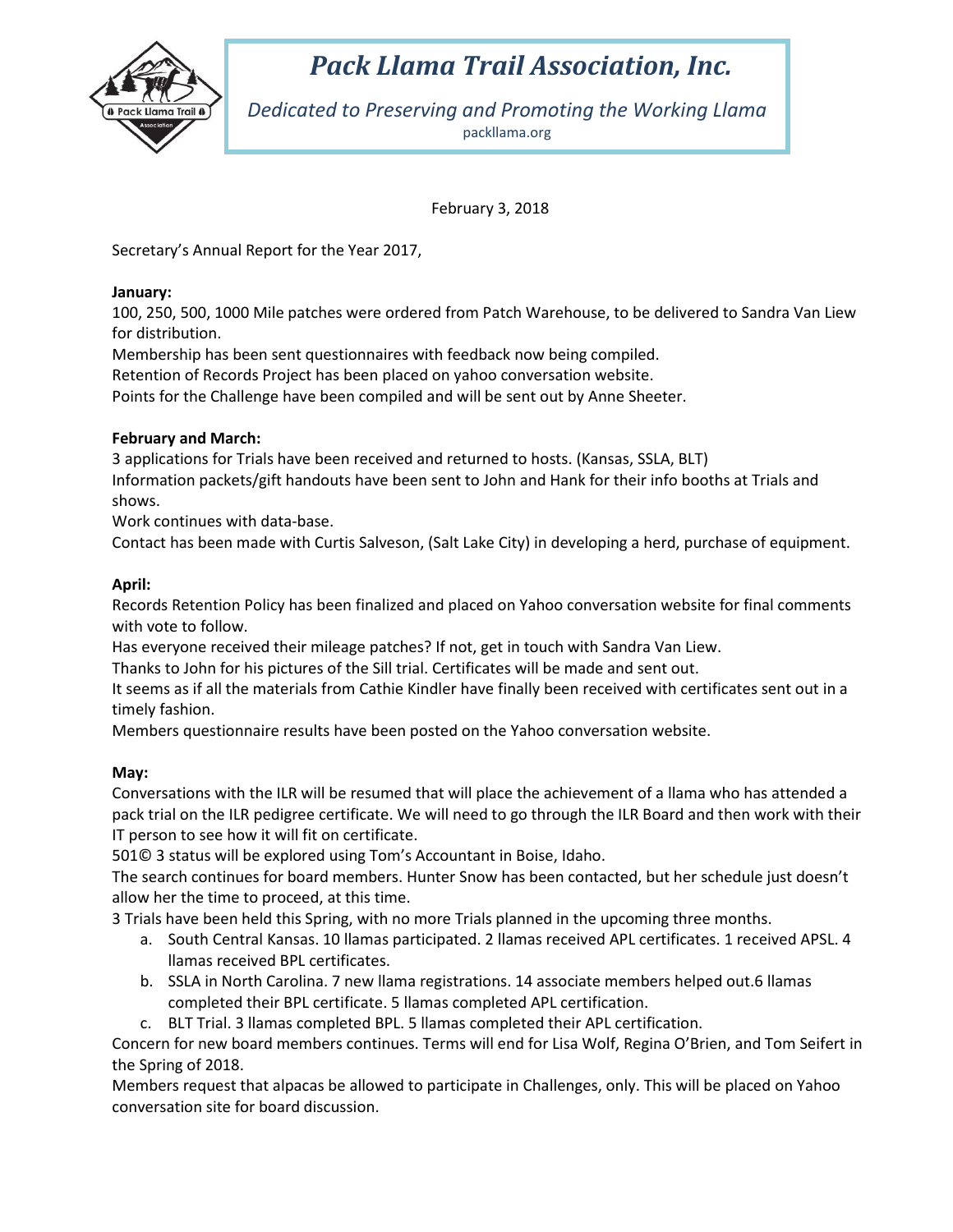

# *Pack Llama Trail Association, Inc.*

*Dedicated to Preserving and Promoting the Working Llama* packllama.org

### **May:**

Lisa Wolf traveled to SSLA Pack Trial to work with trainers and certifiers. 6 people were added to the certifier rolls.

#### **June:**

A question has arisen regarding businesses advertising on the PLTA website without actually being members of the PLTA. As of august 1, 2017, all businesses advertising on the PLTA website must be dues paying members.

Return to payment for certificates. As of September 1, 2017, if a member(llama) has completed a Trial and wishes to have a picture certificate for their llama, they must follow the steps:

- a. Owners PLTA number
- b. Name and address to whom the certificate will be sent
- c. The registered name of the llama
- d. Llama's birthdate
- e. Llama's PLTA number
- f. Llama's ILR number
- g. Date and location of the Trial
- h. An image of the llama that one would like on the certificate
- i. A \$5.00 fee to cover certificate and mailing costs.

Members have been requested to track their llama's achievements with supporting documentation or the PLTA's records will be final. This will include Trial's achievements, Challenge Points and Mileage. The next sanctioned Trial will be held in Burns, Oregon September 23-25, 2017.

#### **July and August:**

The decision to allow Alpacas to work in a Challenge has been accepted by the PLTA Board. This will be done on a one-year Trial or Experimental period where data and individual feedback will be obtained and a final decision and allowing alpacas to continue in the Challenge and Mileage programs will be mad in early 2019.

A letter informing all PLTA members of this one-year trial was sent out August 17, 2017

#### **September:**

A questionnaire has been established by the board for prospective Board members.

The Rocky Mountain Llama Association as been contacted regarding an overpayment of \$7.50. What was this for?

We are now currently working with alpaca owners in Emmett, Idaho and Mountain Home Idaho to p put together a Spring Challenge for these owners. This came about because one of our members, Anne Sheeter was working as a judge in the llama/alpaca barns.

#### **October:**

Letter sent to all PLTA members regarding the use of alpacas in a Challenge Program. Letter also contained request for members to join the Board, if there was interest in the PLTA Carting Program, suggestions for increasing PLTA membership.